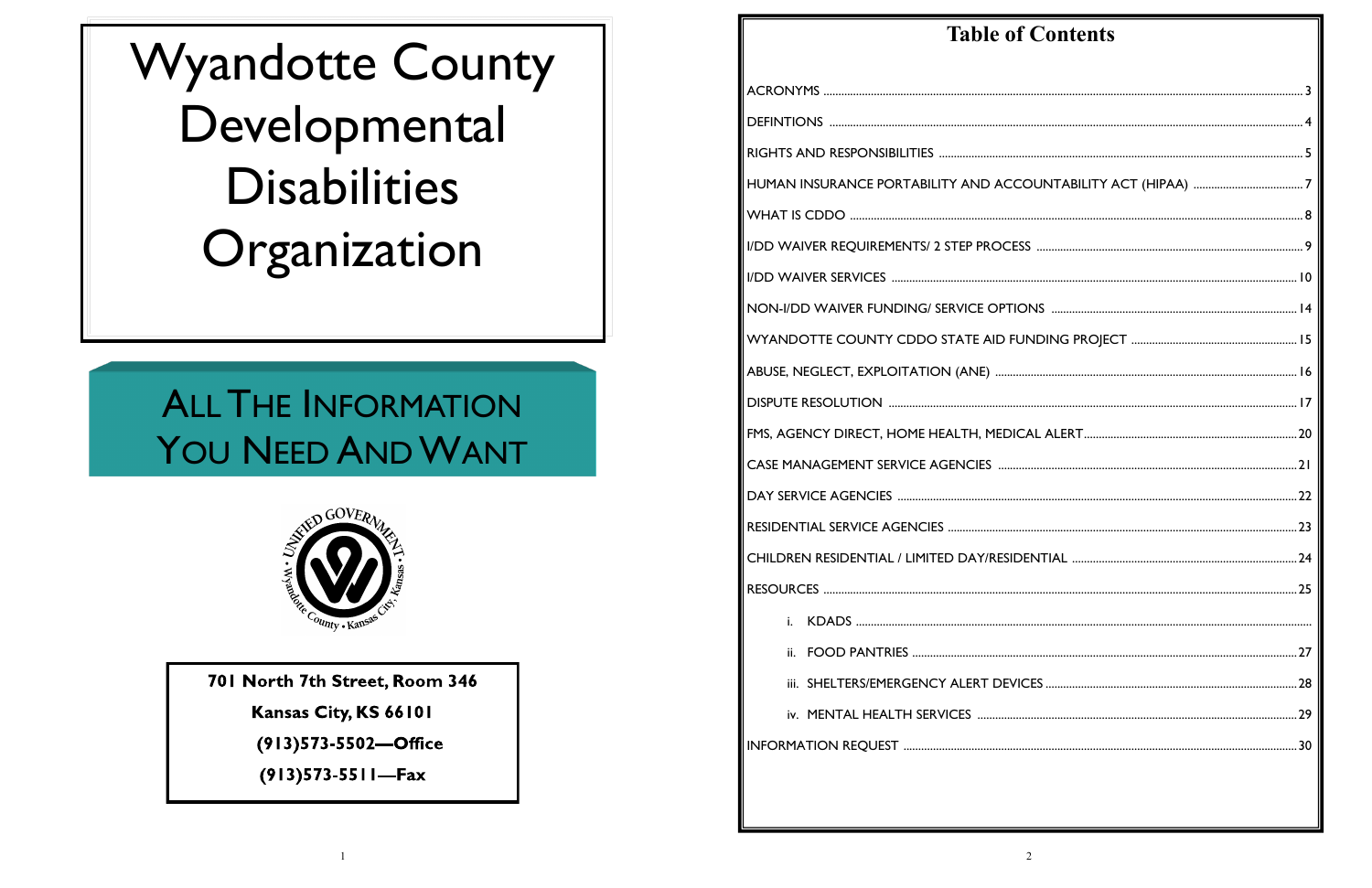#### **Acronyms**

| <b>ANE</b>   | Abuse, Neglect and Exploitation                                        |
|--------------|------------------------------------------------------------------------|
| <b>APS</b>   | <b>Adult Protective Services</b>                                       |
| <b>BASIS</b> | Basic Assessment and Services Information System                       |
| <b>BSP</b>   | <b>Behavior Support Plan</b>                                           |
| <b>CDDO</b>  | Community Developmental Disabilities Organization                      |
| <b>CINC</b>  | Child In Need of Care                                                  |
| <b>CPS</b>   | <b>Child Protective Services</b>                                       |
| <b>CSP</b>   | <b>Community Service Provider</b>                                      |
| <b>DCF</b>   | Department for Children and Families                                   |
| DD           | Developmental Disability                                               |
| <b>DPOA</b>  | Durable Power of Attorney                                              |
| <b>FMS</b>   | Financial Management Services (processes provider billing)             |
| <b>HCBS</b>  | Home and Community Based Services                                      |
| <b>HIPAA</b> | Health Insurance Portability and Accountability Act (access & privacy) |
| <b>ICF</b>   | <b>Intermediate Care Facility</b>                                      |
| <b>IDD</b>   | Intellectual and Developmental Disability                              |
| <b>IEP</b>   | <b>Individual Education Plan</b>                                       |
| <b>ISP</b>   | <b>Integrated Service Plan</b>                                         |
| <b>KDADS</b> | Kansas Department for Aging and Disability Services                    |
| <b>KAMIS</b> | Kansas Aging Management Information System                             |
| <b>MCO</b>   | <b>Managed Care Organization</b>                                       |
| MН           | <b>Mental Health</b>                                                   |
| <b>PCS</b>   | Personal Care Services (PCS)                                           |
| <b>PCSP</b>  | Person-Centered Support Plan                                           |
| QA           | <b>Quality Assurance</b>                                               |
| <b>RCF</b>   | <b>Residential Care Facility</b>                                       |
| <b>SSA</b>   | Social Security Administration                                         |
| <b>SSDI</b>  | Social Security Disability Insurance                                   |
| <b>SSI</b>   | Supplemental Security Income                                           |
| <b>TCM</b>   | <b>Targeted Case Management</b>                                        |
| <b>WCDDO</b> | Wyandotte County Developmental Disabilities Organization               |

**CDDO** – The Community Developmental Disability Organization is the starting point or single point of entry at the time of application for services. Each county in Kansas is assigned to a CDDO. CDDO's are contracted with Kansas Department for Aging and Disability Services.

**Developmental Disability** – (DD) A severe and chronic disability caused by either a mental or physical impairment or a combination of mental and physical impairment that has manifested before the age of 22, and results in significant functional limitations in areas of major life functioning.

# **Definitions**

**Guardian** - A court appointed individual who acts on behalf of a person who is unable to do so themselves, or the parent of a child under 18.

**Affiliate** – A service provider who has entered into an agreement with the CDDO in order that they may provide services within the CDDO's service area.

**Case Manager** - An advocate/ally for persons with I/DD. They facilitate access to services and resources and advocate on behalf of the person receiving services.

**Day Supports** – Regularly occurring activities that provide a sense of participation, accomplishment, personal reward, personal contribution, or remuneration and thereby serve as vehicles to maintain or increase adaptive capabilities, independence or integration and participation in the community.

**I/DD** - Intellectual/Developmental Disability.

**KanCare** - Formerly Kansas Medicaid. Kansas contracted with three health plans or managed care organizations (MCOs) to coordinate health care for nearly all Medicaid beneficiaries.

**Personal Care Services -** This service provides necessary one-to-one assistance for individuals both in their home and community.

**Residential Supports** - This service provides assistance, acquisition, retention and/or improvement in skills related to activities of daily living.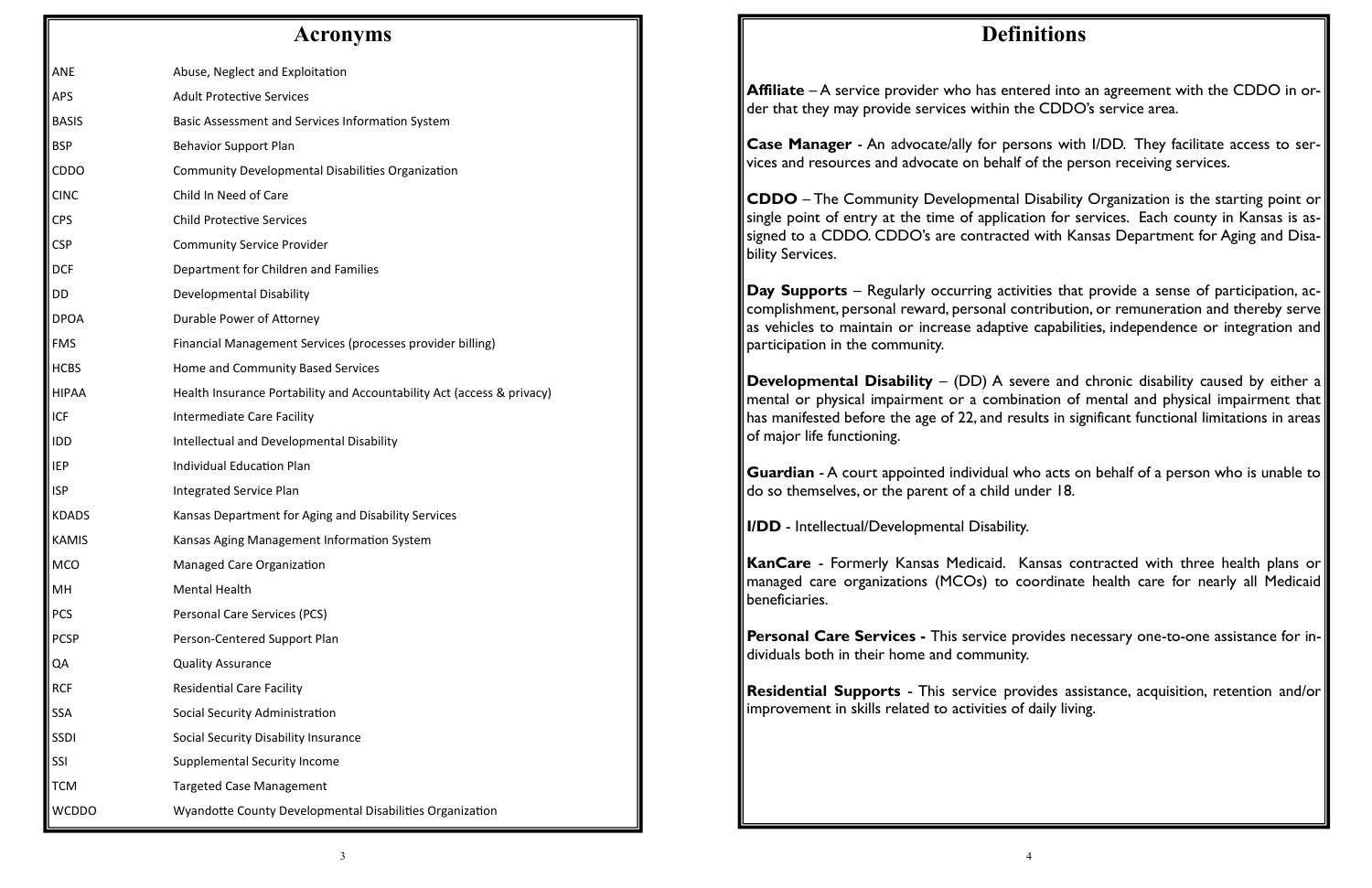# **Your Rights and Responsibilities**

**Rights for Individuals with Intellectual/Developmental Disabilities (IDD)** 

The Community Developmental Disability Organization (CDDO) is responsible for carrying out the duties as described in Kansas law and regulation (K.S.A. 39-1801 et seq. and K.A.R. 30-63-1 and 30-64-01 et seq. and for purposes of CDDO compliance with K.A.R. 30-64-22(e)(2). As an individual who is receiving services from the State of Kansas IDD Waiver or has been placed on the IDD Waiver waitlist, my core rights in connection with the CDDO are as follows:

1. The right to have help getting the community services of my choice once I have been determined eligible for the HCBS IDD Waiver by KDADS based on my disability and finances.

2. The right to choose which targeted case management services I'd like to receive, from a provider affiliated with my CDDO.

 $\vert$  6. The right to continue to receive services for which I am eligible as long as state or federal funding support continues. I also have the right to transfer that level of state and federal financial support if I move from one service area to another within the state of Kansas.

3. The right to choose whether or not I'd like to have a targeted case manager if I am currently on the IDD waiver waitlist.

4. The right to receive services without discrimination as to the severity of my disability. If I currently pose a clear and present danger to myself or the community, the Secretary of KDADS may decide that I am inappropriate for community services.

5. The right to receive services for which I have been determined eligible from my choice of community service provider. Once I have been found eligible and funds are available, I should receive the service I have chosen, or it should be reported to the Secretary of KDADS that I am waiting for that service.

7. The right to take advantage of the CDDO dispute resolution process, including internal and external appeal procedures to settle any disagreement with the CDDO, any affiliate, or any other component of the community service system.

8. The right to receive information regarding the CDDO local Quality Assurance Committee and Council of Community Members.

9. The right to receive information about self-advocacy groups.

10. The right to receive services provided in a way that is based on my Person-Centered Support Plan (PCSP) and listed in my Person-Centered Service Plan (PCSP). My services must offer me opportunities for choice and ensure that all of my rights are respected and protected, including those listed in K.A.R. 30-63-22.

# **Your Rights and Responsibilities Continued...**

As an individual who resides in an Intermediate Care Facility which services Individuals with Intellectual Disabilities (ICF/IID), my core rights in connection with the CDDO according to Kansas law and regulations (K.A.R. 30-64-22 and 30-64-29) include the following:

1. The right to have equal access to services if I am referred to the CDDO for possible services.

2. The right for myself or my guardian (if one has been appointed) to receive information at least once a year offered in a way that is easy to understand, including:

a) The types of community services available in my area and information about the providers of those services;

and

b) My rights as described in the Developmental Disabilities Reform Act and implementing

Regulations. The commission will approve the content of this information. 3. The right for myself, my family, and my guardian (if one has been appointed) to receive information on services or supports that are currently available or could be made available within 90 days in or near my home county once eligibility has been achieved.

4. The right to have the CDDO offer to provide or arrange to provide these services and supports when it's time to do so.

The above-mentioned rights have been approved by the commission May 8, 2018.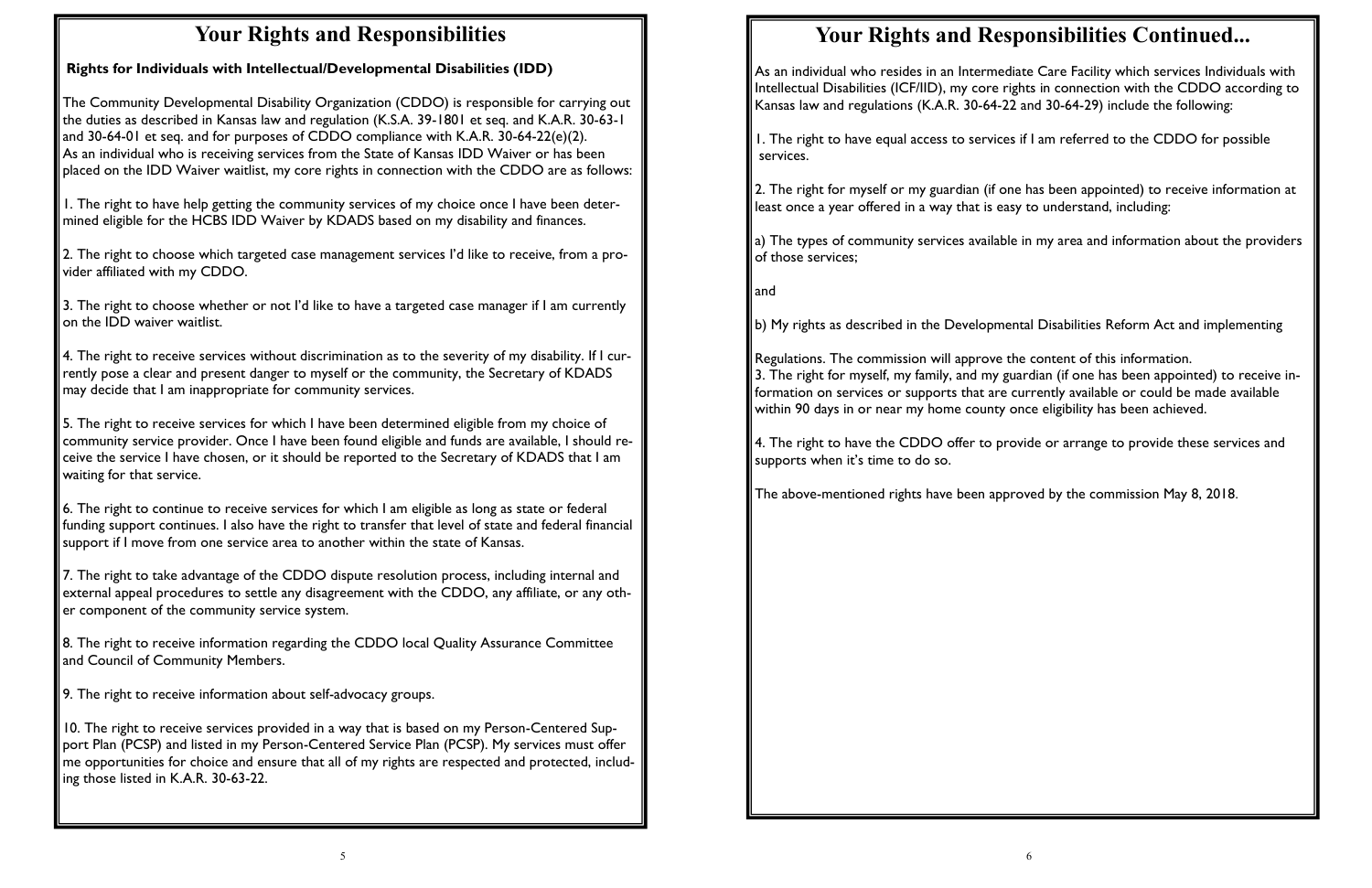3. Have a diagnosis of a Developmental Disability that began before the age of 22;

# **WHAT IS A CDDO?**

Community Developmental Disability Organizations were established with the development of the DD Reform Act to assist with enforcing the rights of persons with Intellectual and Developmental Disabilities (I/DD) in the State of Kansas. A CDDO is the local agency that ensures support and services are available for children and adults with developmental disabilities. Kansas currently has 27 CDDO's, each of which are assigned a particular county or group of counties in which they are the primary provider of "gatekeeping" services. CDDO's contract with Kansas Department for Aging and Disability Services (KDADS) and have the following responsibilities:

- Act as the single point of entry for I/DD services
- Determine eligibility for services and funding
- Annually informing individuals of available community services and their rights
- Affiliate with Community Service Providers (CSP's) who provide direct services to individuals with I/DD
- Review and determine approval of requests for services or funding
- Organize a Community Council & a Quality Assurance Committee
- Oversee quality assurance of services provided by the CSP's
- Advocates for individuals with I/DD

# **I/DD Waiver Requirements**

- 1. Must be 5 years of age or older;
- $\vert$ 2. Have Intellectual Disability that began before the age of 18;
- 
- 4. Must be determined program eligible by the Community Disability Determination Organization;
- **5.** Meet the Medicaid long-term care institutional threshold score;
- **6.** Be financially eligible for Medicaid

# **Two (2) Step Process**

### **Intake/Eligibility Process**

1. Individual applying for services completes eligibility application, sends requested medi-

- cal records and most recent IEP (if available)
- uled

2. Completes EDI or if sufficient information is given, a Functional Assessment is sched-

 $\,$  2. Functional Assessment is entered and calculated by <code>KAMIS</code> system to determine if ap-

 $\parallel$ 3. Individual receives information about available I/DD case managers (case management

### **Program Eligibility Process**

- 1. Completion of Functional Assessment
- plicant meets HCBS requirements.
- is paid for through Medicaid program)
- period) or if they did not meet HCBS criteria, with appeal rights.
- vramos@wycokck.org

4. Applicant receives notice letting them know they are approved for waitlist (8-9 year

5. Questions regarding this process? Contact Valeria Ramos at (913) 573-5514 or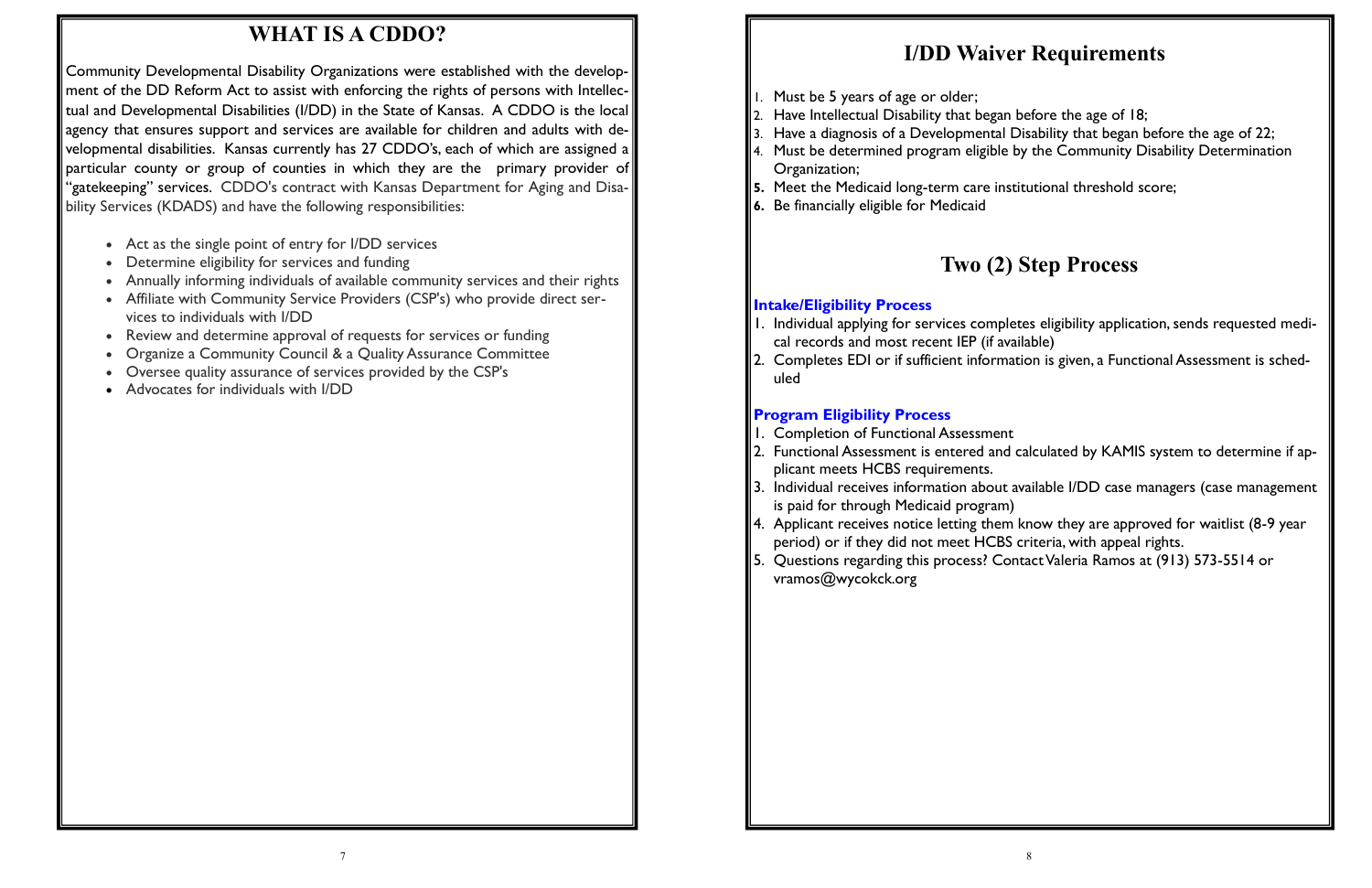# **Health Insurance Portability and Accountability Act (HIPAA)**

- How WCDDO May Use or Disclose Your Health Information
- A. Uses and Disclosures for Treatment Payment and Healthcare Operation.
- B. Uses and Disclosures With the Opportunity For You to Object
- C. Uses and Disclosures of Your PHI For Other Specific Purposes We May Make Without Your Consent or Authorization, or Opportunity to Object
- II. Your Authorization is Required For Other Uses of PHI
- III. Your Health Information Rights
- IV. Changes to this Notice of Privacy Practices
- V. Complaints

For further information about this process, call 913-573-5502. This number is not to be used to register a complaint, as complaints must be submitted in writing as stated above.

If you are not satisfied with the manner in which this office handles a complaint, you may submit a formal complaint to:

> Department of Health and Human Services Office of Civil Rights Hubert H. Humphrey Bldg. 200 Independence Avenue, S.W. Room 509F HHH Building Washington, DC 20201

*You will receive a copy of HIPAA once we complete the Eligibility and HCBC waiver funding process.* 

# **I/DD Waiver Services**

These are an array of supports consisting of Financial Management Services, Personal Assistant Services, Overnight Respite Care, and Sleep Cycle Support that are available to individuals who reside with a person/persons who meet the definition of family or in a setting that would otherwise be licensed. These services provide necessary support for individuals in order to meet their daily living needs and/or to ensure continuation of stay in their current setting. These services also provide for paid staff to perform essential in-home assistance any hour of the day or night, in the absence or presence of non-paid care givers, as determined to meet the individual's needs. Family is defined as any person immediately related to the individual. Specifically: parents (including adoptive parent), grand-parents, spouses, aunts, uncles, sisters, brothers, first cousins and any step-family relationships.

*Personal Care Services* allow the person to self-direct residential supports, day supports, or supports in their family home. These services provide necessary one-on-one assistance both in the home and community. Personal Assistant Services includes assisting with Activities of daily living such as bathing, grooming, toileting, transferring, health maintenance activities, feeding, mobility and exercises. This also includes independent activities of daily living such as shopping, house cleaning, seasonal chores, meal preparation, laundry & financial management. Also included are socialization & recreation activities. Assistance may also involve obtaining necessary medical services & reporting changes in condition & needs. The PA may accompany or provide transportation to accomplish any of these tasks.

*Enhanced Care Services (ECS)* are provided to individuals within their home or MCO approved location, documented in the ISP. Services are provided to those needing extra assistance including but not limited to toileting, transferring, and mobility during sleeping hours. There must be a physician document stating the need for ECS for the overall wellbeing of the individual. This may not be used in conjunction with PAS hours. The maximum hours available for this service are 6 hours within a 24-hour period. When need be, an ECS shall be able to stay awake while supervising the individual and act accordingly in case of an emergency such as contacting a doctor.

*Overnight Respite Care* services are provided to individuals who live with someone meeting the definition of family, or are provided to children in custody residing in a setting that does not meet the definition of family. Respite Care is designed to provide relief for the individual's family member who serves as an unpaid primary care giver. Respite is necessary for families who provide constant care for individuals so family members are able to receive periods of relief for vacations, holidays & scheduled time off periods.

### **Self-Directed Supports**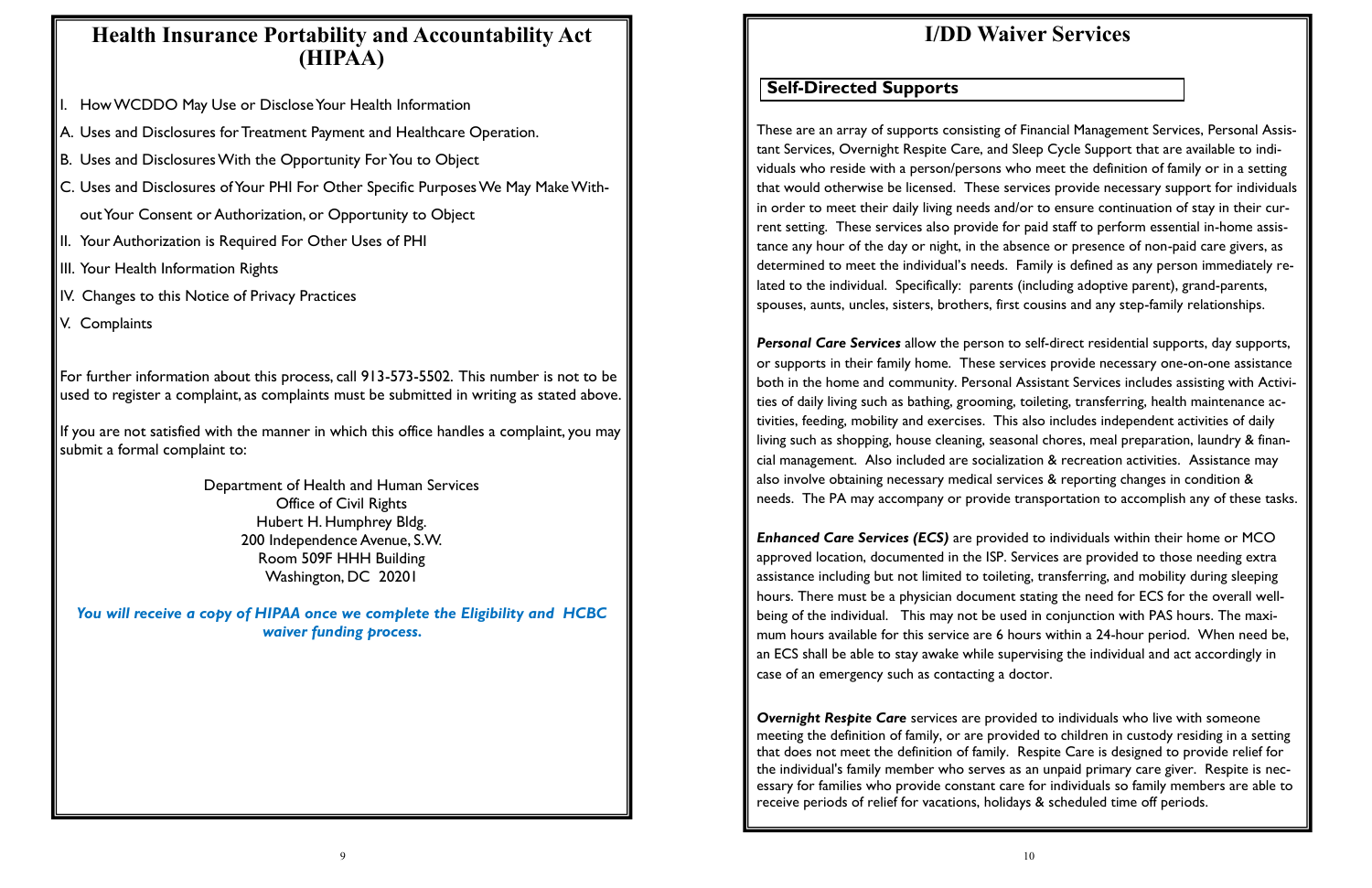**Supportive Home Care** (SHC) services are provided by an Agency (not self-directed by the person receiving services) to assist a person living with someone meeting the definition of family or a child in custody. Family is defined as any person immediately related to the individual. Specifically: Parents (including adoptive parent), grand-parents, spouses, aunts, uncles, sisters, brothers, first cousins and any step-family relationships.

These are individualized (one-to-one) services that provide direct assistance with: Daily living / personal adjustment, Attendant care, Assistance with medications that are ordinarily selfadministered, Accessing medical care, Supervision / Reporting changes in condition & needs, Extension of therapy services, Ambulation/exercise, Household services essential to health care at home or performed in conjunction with assistance in daily living (such as shopping, preparing meals, bathing, using appliances, dressing, feeding, making the bed, doing laundry, & cleaning the bathroom & kitchen).

**For Adults**: These are provided to waiver individuals, 18 years of age or older, who live in a residential setting and do not live with someone meeting the definition of family. This licensed service provides assistance, acquisition, retention, and/or improvement in skills related to activities of daily living such as but not limited to: Personal grooming, Cleanliness, Bed making, Household chores, Eating, Food preparation, Social and adaptive skills necessary to enable the individual to reside in a non-institutional setting.

**For Children**: These are available to minor children, ages 5 - 21 (eligibility ends on the 22nd birthday) who are determined eligible for the Medicaid Program through a waiver of requirements relating to the deeming of parental income. Children's Residential Supports shall be provided in a family foster home licensed by KDHE.

These services include teaching such concepts as compliance, attendance, task completion, problem solving and safety. Such activities shall be appropriate for or lead to a lifestyle as specified in the individual's Person Centered Support Plan. These opportunities can include: Socialization, Recreation, Community inclusion, Adult education, & Skill development in the areas of employment, transportation, daily living, self-sufficiency, and resource identification and acquisition.

### **Agency-Directed Supports**

### **Residential Supports**

These are provided by CSS licensed entities for individuals 18 years of age or older. These services include regularly occurring activities that provide a sense of participation, accomplishment, personal reward, personal contribution, or remuneration and thereby serve to maintain or increase adaptive capabilities, productivity, independence or integration and participation in the community. Day Supports also include the provision of pre-vocational services which are aimed at preparing an individual for paid or unpaid employment, but are not job-task oriented.

These services include teaching such concepts as compliance, attendance, task completion, problem solving and safety. Such activities shall be appropriate for or lead to a lifestyle as specified in the individual's Person Centered Support Plan. These opportunities can include: Socialization, Recreation, Community inclusion, Adult education, & Skill development in the areas of employment, transportation, daily living, self-sufficiency, and resource identification and acquisition.

Supported Employment is competitive work in an integrated setting with on-going support services for individuals who have DD. Competitive work is defined as compensated work in accordance with the Fair Labor Standards Act. An integrated work setting is a job site that is similar to that of the general work force. Such work is supported by any activity needed to sustain paid employment by persons with disabilities.

This service provides long-term nursing support for medically fragile and technology dependent individuals. The required level of care must provide medical support for a beneficiary needing ongoing, daily care that would otherwise require the beneficiary to be in a hospital. The intensive medical needs of the beneficiary must be met to ensure the person can live outside of a hospital or ICF/ID. For the purpose of this waiver, a provider of specialized medical care must be a registered nurse (RN), a licensed practical nurse (LPN) under the supervision of an RN, or another entity designated by the Kansas Department for Aging and Disability Services.

Providers of this service must be trained with the medical skills necessary to care for and meet the medical needs of beneficiaries within the scope of the State's Nurse Practice Act. The service may be provided in all customary and usual community locations including where the beneficiary resides and socializes.

This is a process whereby a registered nurse evaluates the level of wellness of a consumer to determine if the consumer is properly using medical health services as recommended by a physician and if the health of the consumer is sufficient to maintain him/her in his/her place of residence without more frequent skilled nursing intervention. This includes checking and/or monitoring the following: Orientation to surroundings, Skin characteristics, Edema, Personal hygiene, Blood Pressure, Respiration, Pulse, Adjustments to medication.

### **Day Supports**

#### **Supported Employment**

#### **Specialized Medical Care**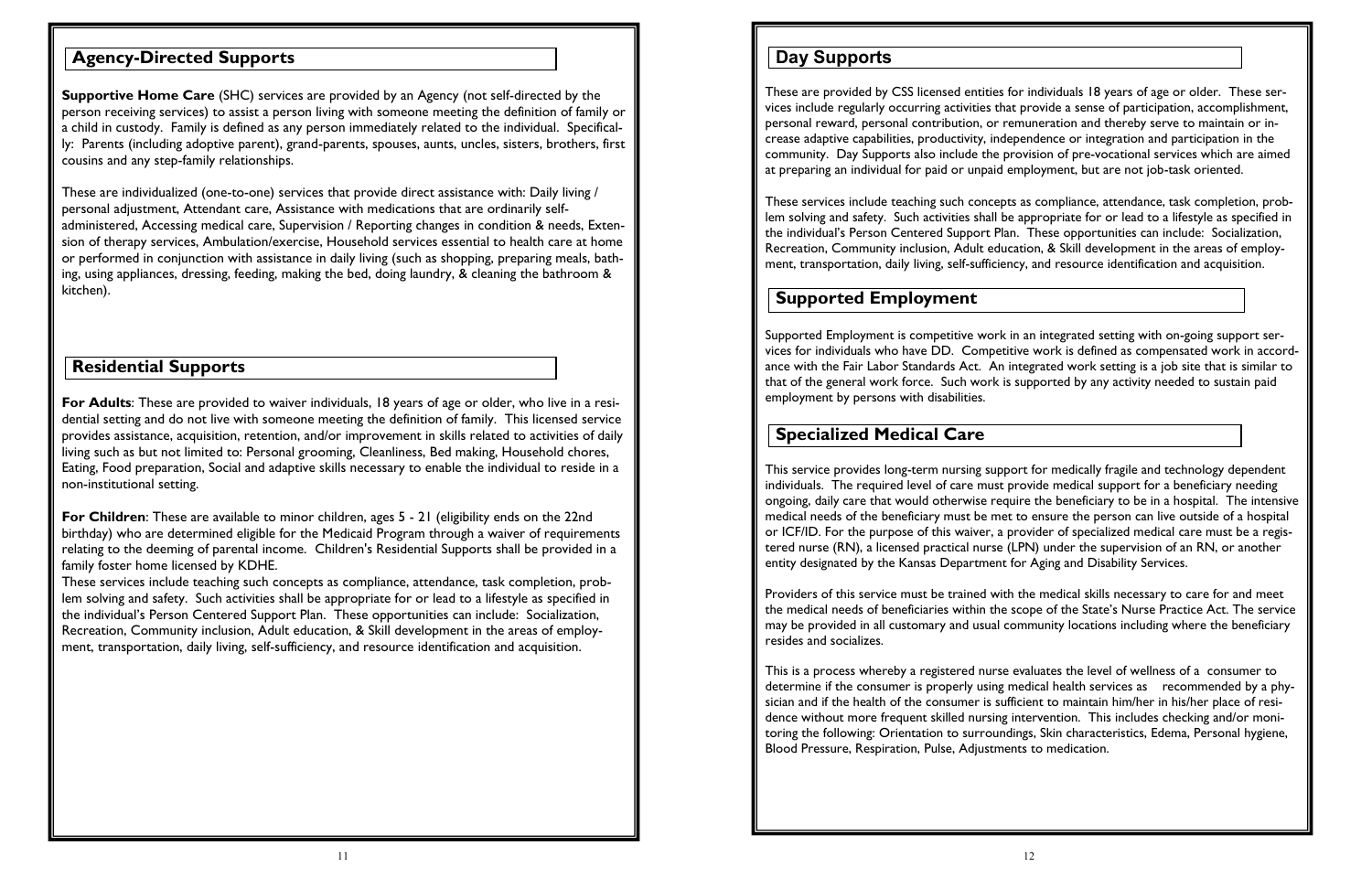This is a process whereby a registered nurse evaluates the level of wellness of a consumer to determine if the consumer is properly using medical health services as recommended by a physician and if the health of the consumer is sufficient to maintain him/her in his/her place of residence without more frequent skilled nursing intervention. This includes checking and/or monitoring the following: Orientation to surroundings, Skin characteristics, Edema, Personal hygiene, Blood Pressure, Respiration, Pulse, Adjustments to medication.

These are supports or items that meet an individual's assessed need by improving and/or promoting the person's health, independence, productivity, or integration into the community, and are directly related to the individual's Person Centered Support Plan with measurable outcomes.

Examples include, but are not limited to wheelchair modifications, ramps, lifts, modifications to bathrooms and kitchens (specifically related to accessibility), and assistive technology (i.e. items that improve communication, mobility or assist with activities of daily living or instrumental activities of daily living in the home and work place).

This service provides support to a consumer who has a medical need that could become critical at any time. The medical alert device is a small instrument carried or worn by the consumer which, by the push of a button, automatically dials the telephone of a predetermined responder who will answer the call for help. The following are examples of medical needs that might require this service: quadriplegia, severe heart conditions, difficult to control diabetes, severe convulsive disorders, severe chronic obstructive pulmonary disease, & head injury.

#### **Wellness Monitoring**

#### **Assistive Services**

#### **Medical Alert Rental**

# **Non –I/DD Waiver Funding /Service Options:**

**Vocational Rehabilitation (VR) Services** is a separate funding source from the I/ DD waiver that helps Kansas citizens with disabilities find employment. The services provided are customized according to each person's unique needs, skills, interests and abilities. You can apply for VR and remain on the I/DD Waiver waiting list. Services may include physical and mental restoration services such as artificial limbs, psychotherapy, and physical therapy, training, aids, and other adaptive devices, job placement services, student services, supported employment and referral to other services.

Website:www.dcf.ks.gov/services/RS/Pages/Employment-Services.aspx.

# **Application can be found on this webpage**

**Communityworks inc.** is an organization that employment specialists work with individuals of all abilities to find and maintain steady employment through job exploration, job coaching, job development, and customized employment. We work with individuals in Johnson and Wyandotte counties.

# **Contact:**

Madeline Giesler, LMSW | (913) 789-9900 x 410 7819 Conser Place, Overland Park, KS 66204

#### **Wyandotte County CDDO State Aid Funding Project**

The purpose for the funding is to assist with the unmet needs of persons within the Wyandotte CDDO service area. The range and scope of products, goods and services should promote the health, safety and welfare of the beneficiary.

The funding will cover medically necessary procedures, equipment, supplies and such things as medical supplies, therapy, dental exams, or eye wear (not otherwise paid by Medicaid). Each application will be reviewed by the WCDDO Funding Committee and decisions are made on a case-by-case basis.

#### **Wyandotte County Vocational Rehabilitation Contact:**

402 State Avenue Kansas City, KS 66101 Phone: 913-279-7410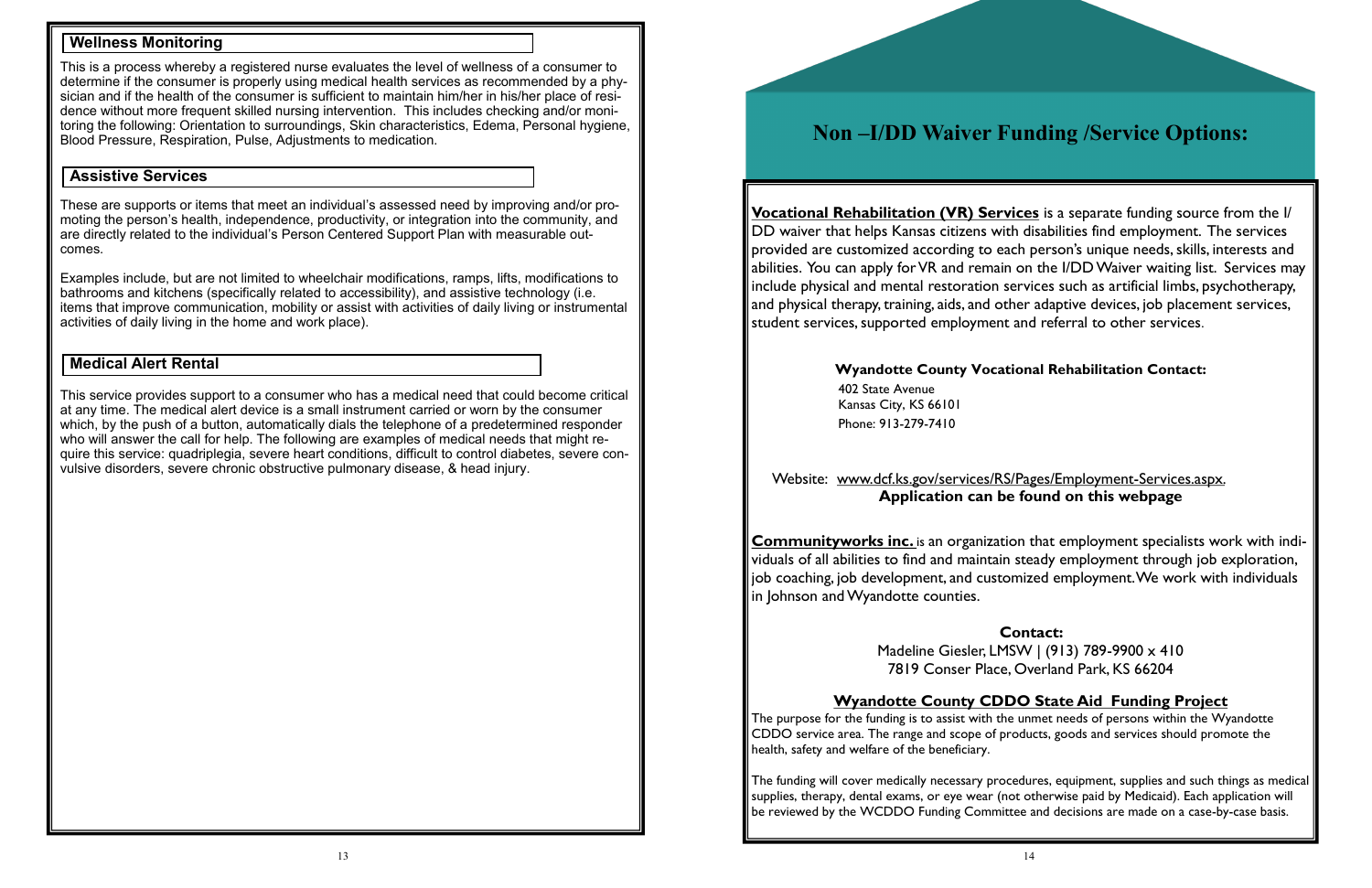# **Wyandotte County CDDO State Aid Funding Project**

The purpose for the funding is to assist with the unmet needs of persons within the Wyandotte CDDO service area. The range and scope of products, goods and services should promote the health, safety and welfare of the beneficiary.

The funding will cover medically necessary procedures, equipment, supplies and such things as medical supplies, therapy, dental exams, or eye wear (not otherwise paid by Medicaid). Each application will be reviewed by the WCDDO Funding Committee and decisions are made on a case-by-case basis.

In the case of Medicaid funded program, services or products; these may be covered in some instances if there is no funding available. This will include van lift, wheel chair and/ or repair and modification. In some cases if the amount exceeds the allowable amount the applicant or may be responsible for remaining amount.

*Who is Eligible?* Anyone who has completed the eligibility /intake process and has been found eligible for I/DD services and resides in the Wyandotte County Developmental Disabilities Organization service area.

**How do you apply?** You may request an application from our office located at 701 North 7th Street KCK Room 346. An application will be mailed or faxed at your request. If you have an I/DD case manager, they will have an application and assist you with completing providing the proper documentation required to complete the application process. If you have questions please contact (913) 573-5502.

**EXPLOITATION** is defined as misappropriation of property or taking unfair advantage of an adult's physical or financial resources for another individual's personal or financial advantage by the use of undue influence, coercion, harassment, duress, deception, false representation or false pretense by a caretaker or another person.

# **ABUSE, NEGLECT, AND EXPLOITATION**

**ABUSE** is defined as the intentional infliction of pain or injury, unreasonable confinement, sexual abuse, intimidation, cruel punishment, or deprivation by a caretaker or another person of goods or services that are necessary to avoid physical or mental harm or illness.

**\*FIDUCIARY ABUSE** occurs when any person who is the caretaker of, or who stands in a position of trust to an adult takes, secretes or appropriates their money or property to any use of purpose not in the due and lawful execution of the adult's trust.

**NEGLECT** is defined as the failure or omission of one's self, caretaker or another person to provide goods or services that are necessary to ensure safety and well being and to avoid physical or mental harm or illness. Special note: If an individual is harmed by another individual receiving services, a friend, or a relative while receiving services from the provider, the incident is to be investigated as neglect when it is reasonable to expect the incident could have been avoided by the person/provider responsible for providing their care, services, supervision, etc.

**If you suspect Abuse, Neglect or Exploitation has occurred contact Adult Protective Services at** 

# **1-800-922-5330**

Any questions or concerns regarding the quality of services provided may be referred to the WCDDO Quality Assurance Staff by contacting (913) 573-5502.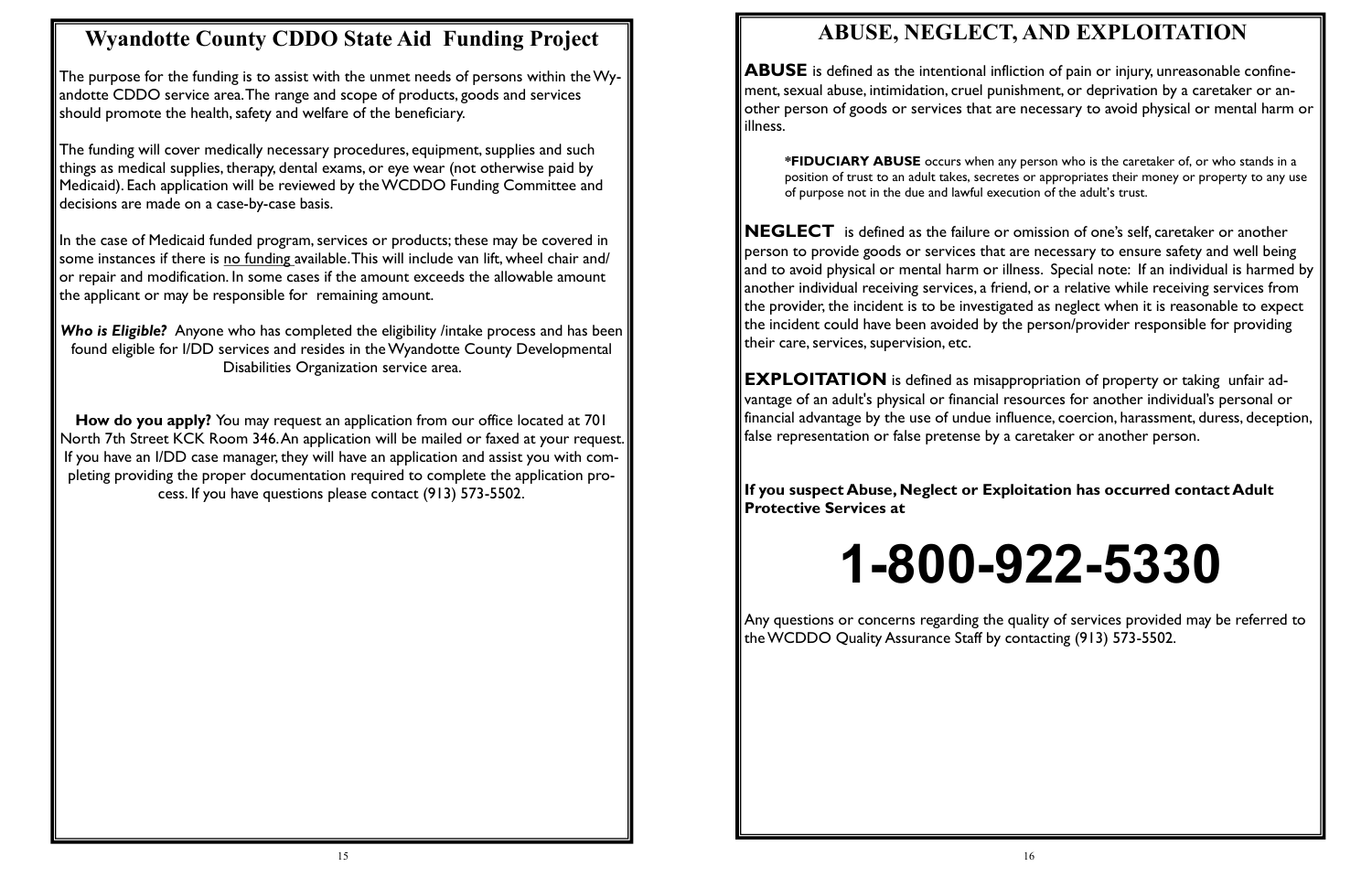# **DISPUTE RESOLUTION**

#### **WYANDOTTE COUNTY DEVELOPMENTAL DISABILITY ORGANIZATION**

**POLICY NUMBER: 32-1 K.A.R. 30-64-32 IMPLEMENTATION DATE: 12/15/97 REVISED DATE: 04/01/2005 REVIEW DATE: 09/01/2009**

#### **DISPUTE RESOLUTION Individual Disputes With Affiliated Providers**

#### **PURPOSE:**

These procedures identify the means by which persons with developmental disabilities and/or the family, legal guardian or support network of a person with developmental disabilities may resolve disputes regarding the services they receive from an affiliated provider.

### **POLICY:**

Persons with developmental disabilities and/or the family, legal guardian or support network of a person with developmental disabilities, who have an unresolved dispute with an affiliated service provider, may seek resolution to the dispute through review by the CDDO and/or a mediator.

**POLICY NUMBER: CDDO 32-2 K.A.R. 30-64-32 IMPLEMENTATION DATE: 12/15/97 REVISION DATE: 04/01/2005 REVIEW DATE: 09/01/2009**

### **PURPOSE:**

These procedures identify the means by which persons with developmental disabilities and/ or the family, legal guardian or support network of a person with developmental disabilities may resolve disputes with the CDDO, including access to an independent mediator.

### **POLICY:**

Persons with developmental disabilities and/or family, legal guardian or support network of a person with developmental disabilities may request intervention from a mediator if disputes with the CDDO have been unresolved using internal CDDO dispute resolution procedures.

**POLICY NUMBER: CDDO 32-3 K.A.R. 30-64-32 IMPLEMENTATION DATE: 12/15/97 REVISION DATE: 04/01/2005 REVIEW DATE: 09/01/2009**

**DISPUTE RESOLUTION Affiliated Provider Disputes With Another Affiliated Provider PURPOSE:**

These procedures identify the means by which two affiliated providers may resolve disputes, including access to an independent mediator.

#### **POLICY:**

Affiliated providers may request that the CDDO help them resolve a dispute when one affiliate has taken any action, which negatively impacts the second affiliate's ability to conduct business.

**WYANDOTTE COUNTY DEVELOPMENTAL DISABILITY ORGANIZATION**

**WYANDOTTE COUNTY DEVELOPMENTAL DISABILITY ORGANIZATION**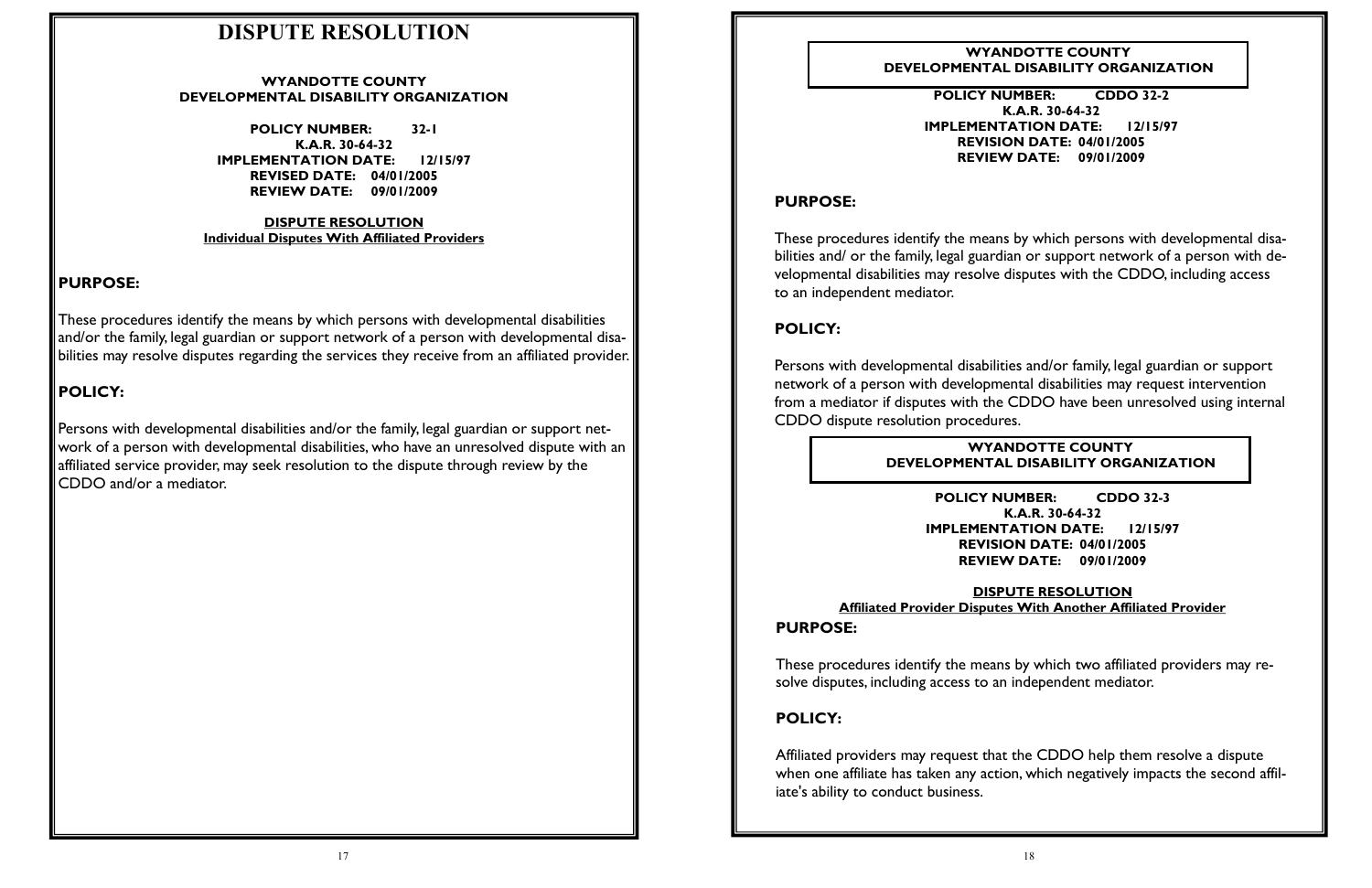#### **PURPOSE:**

These procedures identify the means by which an affiliated provider may resolve disputes with the CDDO, including access to an independent mediator.

#### **POLICY:**

Affiliated providers may request mediation to resolve disputes with the CDDO when the CDDO has taken any action, which negatively impacts the affiliated provider's ability to conduct business.

**POLICY NUMBER: CDDO 32-4 K.A.R. 30-64-32 IMPLEMENTATION DATE: 12/15/97 REVISION DATE: 04/01/2005 REVIEW DATE: 09/01/2009**

**Another Day, Inc.**- Lorraine Dold, 11802 W 77<sup>th</sup> St., Lenexa, KS 66214 (913) 599-2221 ext. 2335 **[www.anotherday.info](http://www.anotherday.info/)**

#### **DISPUTE RESOLUTION Affiliated Provider Disputes With The CDDO**

**If you would like more information on any of the Dispute Resolution Policies or if you would like to request a copy of this and any other policy, please contact Yer Hang at yhang@wycokck.org.**

#### **WYANDOTTE COUNTY DEVELOPMENTAL DISABILITY ORGANIZATION**

# **WCDDO Affiliate Agencies**

#### *FMS Providers*

*GT Independence*— John Carmichael, 7300 W. 110th St. Suit 700, Overland Park, KS 66210 (316) 351-9719, (828) 348-1797 (**customerservice\_ks@gtindependence.com**)

*Helpers Inc***.** - Stacy Jones, 15540 Pflumm Rd, Olathe, KS 66062 (913) 322-7212 **www.Helpersinc.org** 

*Life Patterns -* Jon Gerdel, 3300 SW29th St. Suite 100, Topeka, KS 66614 (785) 273-7189 (**jonelifepatternsks.org**)

*Topeka Independent Living Center* –Mike Oxford, 501 SW Jackson Street, Suite 100, Topeka, KS 66603 1(800) 443-2207 Visit their website at **[www.tilrc.org](http://www.tilrc.org/)**

#### *[Agency Directed In Home Support Providers](http://www.tilrc.org/)*

*[Adult Health Service](http://www.tilrc.org/)* (913) 788-9896

- 
- *Altar Support* (913) 915-1380
	-
	-
	-
	-
	-

*Bethel Home Health Care* (913) 808-5221

*Christlove Home Care* (913) 210-6077

*Eagle Case Management* (816) 916-8789

*Eeroma Resources* (913) 406-7994

**St. Magdalena of Kansas City** (913) 244-4583

#### *Home Health Care Agencies*

*Firstat Nursing Services* (913) 451-5900

*Maxim Healthcare Services* (913) 381-8233

### *Medical Alert*

*Medscope America Corperation* (800) 645-2060

# **THIS IS NOT A GUARANTEE OF AN AVAILABLE SERVICE PROVIDER OR FUNDING**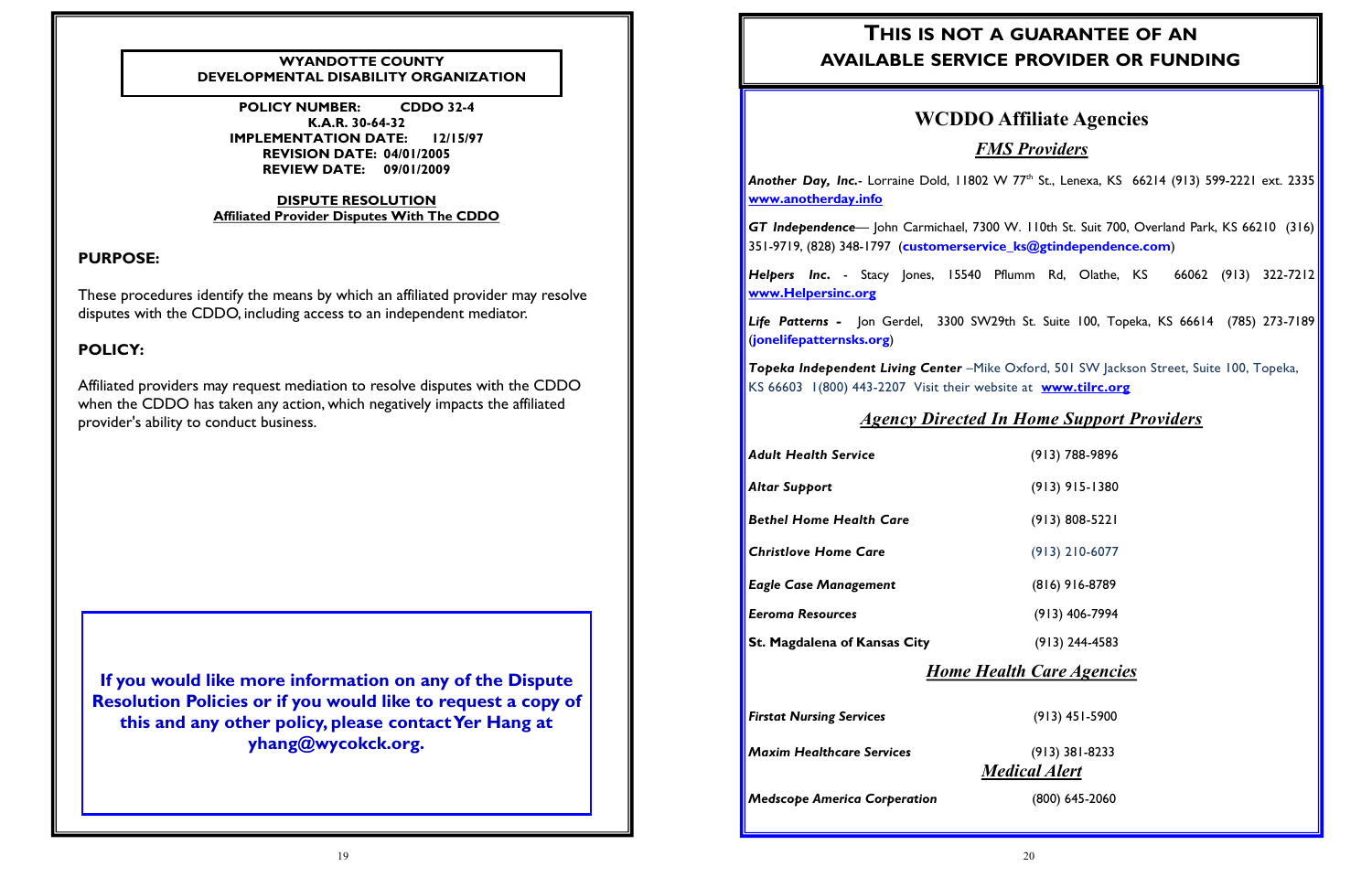# **Case Management Services**

*A Step Above—*Sara Cuevas, 19825 Rosewood, Stilwell, KS 66085, (913) 522-7523 (**scuevas.astepabove@gmail.com**) (Bilingual—Spanish and English case manager availa- $\vert$ ble)

*Amanda Sachen*—Amanda Sachen– 423 N. Thompson St. Kansas City, KS 66101- (913) 499 -9719, **(amandasachen@yahoo.com )** 

**Eeroma Resources LLC**— Jermaine Mitchell, 8137 Parallel Pkwy. Kansas City, KS (913) 232-7302**(jermainemitchell@eeromaresources.com)**

*Bruce Daldrup—*16624 W 132nd Circle, Olathe, KS 66062 (913) 449-3765 (**highdald@gmail.com**)

*Brighter Days Case Management* —997 North Clinton, Olathe, KS 66061 (913) 522-9350 **( tburney@brighterdayskc.org )** 

*Grateful Day*– Kathleen Sylvester, 5402 Skyline Dr., Roeland park, KS 66205, (913) 240- 4843, **(kathleengratefuldaytcm@gmail.com)**

*Jenian, Inc.* - Marilyn Kubler, 5930 Albervan, Shawnee, KS 66216 (913) 707-6703 (**marilynkubler@gmail.com**) Visit their website at **[www.jenian.net](http://www.jenian.net/)**

*Advocacy First***—**Tamera Paine, 101 S. Nettleton Ave. Bonner Springs, KS 66012 (913) 961-6563 (advocacy1st@live.com)

*Lakemary Center* - Emily Lang, 5940 Dearborn, Mission, KS 66202 (913) 416-1145, **(elang@lakemaryctr.org)** Visit their website at **[www.lakemaryctr.org](http://www.lakemaryctr.org/)**

*Monaco & Associates*—Dave Skinner, 4123 SW Gage Center Dr., Suite 130 Topeka, KS 66604, (785) 272-5501 Ext. 114 **(dave@monacoassociates.com)**

**Choices for Life**—Michelle Callahan 2024 N 78th Terrace, Kansas City, KS 66109 (913) 961-1719 (choicesforlife@live.com)

*Mosaic* - Monica Pfannes , 8047 Parallel Parkway, Kansas City KS 66112 (913) 788-8400 (**monica.pfannes@mosaicinfo.org**) Visit their website at **[www.mosaicinfo.org](http://www.mosaicinfo.org/)**

**Eeroma Resources LLC**— Jermaine Mitchell, 8137 Parallel Pkwy. Kansas City, KS (913) 232-7302(jermainemitchell@eeromaresources.com)

*Life Unlimited, Inc.* Simone Winfield, 3100 Broadway, Suite 330, Kansas City, MO (816) 983-2213 (**swinfield@luinc.org**)

*Happy Hearts Working, Inc.*—Carol Farnsworth, 15091 158th St. Bonner Springs, KS 66012 (913) 706-2356

Just in Time - Gayle Harlin-Burton, 3700 Wood Avenue, Kansas City, KS 66112 (913) 371-9363 (jitadinc@gmail.com)

*Mosaic* - Monica Pfannes, 8047 Parallel Parkway, Kansas City KS 66112 (913) 788-8400 (monica.pfannes@mosaicinfo.org) Visit their website at [www.mosaicinfo.org](http://www.mosaicinfo.org/)

*ResCare of Kansas City* –Letha Farewell, 6400 Glenwood Suite 230 Overland Park, KS 66202 (913) 722-9419– fax: (913) 722-9632 (**Lfarwell@rescare.com**) Visit their website at **[www.rescare.com](http://www.rescare.com/)**

**Serenity Case Management**– Elizabeth Barkley, 116 A S. Main, Ottawa, KS 66067, (785) 214-4519, **contactinfo.serenity@gmail.com** 

*Team Cosgrove*– Kerry Cosgrove, (913) 529-9621 **kerrycosgrovema@gmail.com** 

# **Day Services**

*Altar Support, Inc*.—Derek Vann, (913) 915-1380 (thealtarinc@gmail.com)

**Bethel Home Health Care**— Darlene Davis, 7300 W. 110th St. Suite 700 Overland Park, KS 66210, (816) 808-5221, (ddavis@bethelhomehealthkc.com)

*Community Life Skills Jobs (CLJ) Foundation* - Connie Johnson, 4209 North 109th Terr. Kansas City, KS 66109, (cljfoundation@yahoo.com)

*Cross Point Residential Care***–** Keith Kerr, (620) 717-2339, (crosspoint18@gmail.com)

*Eagle Case Management LLC*- Patrick Nwanguzo, 7345 Leavenworth Rd. Kansas City, KS 66109 (913)334-9035 (pnwanguzo@prodigy.net)

*Goodlife/CLO -* Stephanie Thorne, (785) 979-1922 (stephaniethorne@clokan.org)

*ResCare of Kansas City* – Letha Farewell, 6400 Glenwood Suite 230 Overland Park, KS 66202 (913) 722-9419– fax: (913) 722-9632 (**Lfarwell@rescare.com**) Visit their website at **[www.rescare.com](http://www.rescare.com/)**

*St. Magdalena of Kansas City*– Michael Brooks, 1201 NW Briarcliff Pkwy, 2nd floor Kansas City, MO 64116, (913) 244-4583, (michael@stmagdalena.org)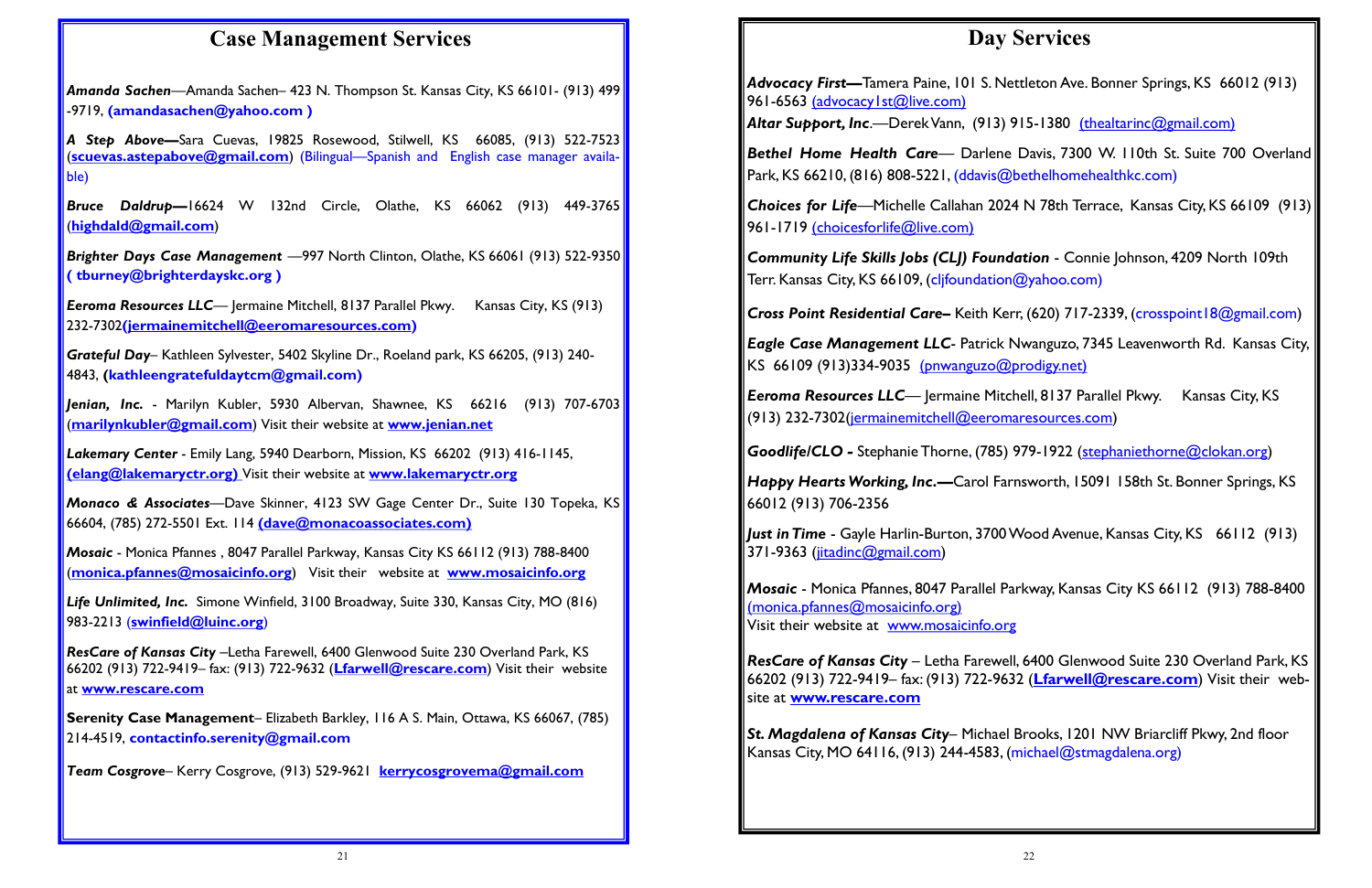*Advocacy First -* Tamera Paine, Bonner Springs, KS 66012 (913) 961-6563 (advocacy | st@live.com)

# **Residential Services**

*Bethel Home Health Care*— Darlene Davis, 7300 W. 110th St. Suite 700 Overland Park, KS 66210, (816) 808-5221, (ddavis@bethelhomehealthkc.com)

*Altar Support, Inc*.—Derek Vann, (913) 915-1380 (thealtarinc@gmail.com)

*Choices for Life*—Michelle Callahan, 2030 N 76th Terr., Kansas City, KS 66109 (913) 961-1719 (choicesforlife@live.com)

**Cross Point Residential Care-** Keith Kerr, (620) 717-2339, (crosspoint18@gmail.com)

*Just in Time* - Gayle Harlin-Burton, 3700 Wood Avenue, Kansas City, KS 66102 (913) 371-9363 (jitadinc@gmail.com)

*Eagle Case Management LLC*—Patrick Nwanguzo, 7345 Leavenworth Rd. Kansas City, KS 66109 (913) 334-9035 (pnwanguzo@prodigy.net)

*Eeroma Resources LLC*— Jermaine Mitchell, 913-232-7302 (jermainemitchell@eeromaresources.com)

*Goodlife/CLO***—** Stephanie Thorne, (785) 979-1922 (stephaniethorne@clokan.org)

*Joyce's New Vision–* Joyce Butler, (913) 961-6623(joycesnewvision@yahoo.com)

*Mosaic* - Monica Pfannes, 8047 Parallel Parkway, Kansas City, KS 66112 (913) 788-8400 (monica.pfannes@mosaicinfo.org)

Visit their website at [www.mosaicinfo.org](http://www.mosaicinfo.org/)

*ResCare of Kansas City* – Letha Farwell, 6400 Glenwood Suite 230, Overland Park, KS 66202, Phone: (913) 722-9419: fax (913) 722-9632. (Lfarwell@rescare.com.) Visit their website at [www.rescare.com](http://www.rescare.com/)

*St. Magdalena of Kansas City*– Michael Brooks, 1201 N.W. Briarcliff Parkway, 2nd Floor Kansas City, KS 64116 , (913) 244-4583

([michael@stmagdalena.org](mailto:michael@stmagdalena.org) )

# **Children's Residential Services**

**CALM, LLC–** Amy Harmon, 9 West 5th Ave., Emporia, KS 66801, 620-208-6144

*Guardiantrac, LLC d/b/a GT Independence*– John Carmicheael, 7300 W. 110th St. Suite 700, Overland Park, KS 66210., (316) 351-9719

*KVC Health Systems*—Stefanie Werth, 21344 W. 153rd St., Olathe, KS 66061, (913) 209- 4754

# **Limited Day/Residential Services**

*Martha's Care* (*day & residential*)– Martha Bolden

**Partners in Caring** (day & residential)- Wendy Baker

*Joyce's New Vision (residential)* - Joyce Butler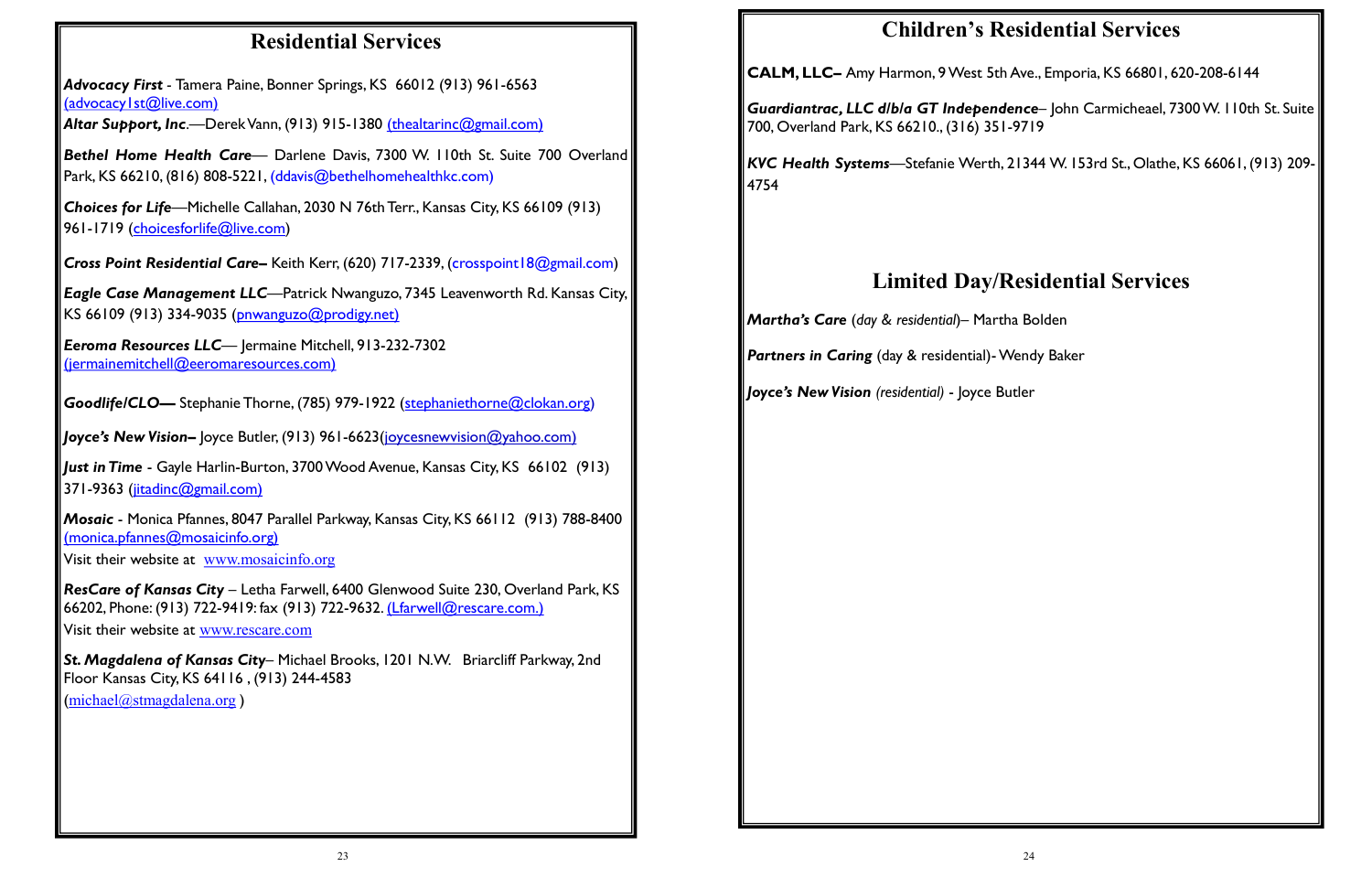# **Organizations You May Find Useful**

#### *Area Agency on Aging / Aging and Disability Resource Center (ADRC)*

Midtown Metro Center 849-C North 47th St. Kansas City, Kansas 66101 Phone: (913) 573-8531 Fax: (913) 573-8577 TDDKS Relay: 1-800-766-3777 Email: [60plus@wycokck.org](mailto:60plus@wycokck.org)

Responsible for planning, coordinating, funding and advocating for programs and services which meet the needs of Wyandotte and Leavenworth County residents.

#### *Department of Children and Families*

400 State Avenue Kansas City Kansas (913) 279-7000 www.dcf.ks.gov

Food Stamps, Emergency Food Services, Commodity, Adult protective Services, Funeral assistance, Kansas Weatherization, LIEAP program, Child Care.

#### *Families Together Inc.*

5611 Barrington Ct. South #120 Topeka KS, 66614 (785) 233-4777 [kansascity@familiestogetherinc.org](mailto:kansascity@familiestogetherinc.org)

Parenting training, information on advocacy for Kansas parents and their children with disabilities

#### *KanCare Ombudsman :*

The KanCare Ombudsman can help you understand your options in regards to Medicaid. The ombudsman will help you navigate and access KanCare health services and support and help resolve problems with KanCare services or access to services. Contact: Toll Free: 1-855-643-8189 or (785) 296-6270

#### *Disability Rights Center of Kansas*

214 SW 6th Ave, Ste 100 Topeka, Kansas 66603 (785) 273-9661 (voice) 1-877-776-1541 (toll free voice) 1-877-335-3725 (toll free TDD) Fax: (785) 273-9414 https://www.drckansas.org

# **Kansas Department for Aging and Disability Services**

### *Main Office*

New England Building 503 S. Kansas Ave. Topeka, KS 66603-3404 Main: (785) 296-4986 Toll Free: (800) 432-3535 (in Kansas only) TTY Number: (785) 291-3167 Fax: (785) 296-0256

### *Social Security Administration Office*

850 Nebraska Avenue Kansas City Kansas 66101 1-800-772-1213

# www.ssa.gov

Social security card and SSI, SSDI.

### *Special Olympics (Wyandotte County)*

5033 State Avenue Kansas City, Kansas 66102 (913) 573-8331 www.kckhuggers.org

Special Olympics empowers people with intellectual disabilities to realize their full potential and develop their skills through year-round sports training and competition.

*Wyandot Center (Mental Health Center) Communications Department Adminis-*

*trative Office* 757 Armstrong Avenue Kansas City, Kansas 66101 (913)-328-4600

[information@wmhci.org](mailto:information@wmhci.org)

For information, call: (913) 328-4600 24-hour crisis line: (913) 788-4200 Comprehensive mental health services for children, adolescents, adults and families; outpatient therapy; Walk-in Crisis Clinic.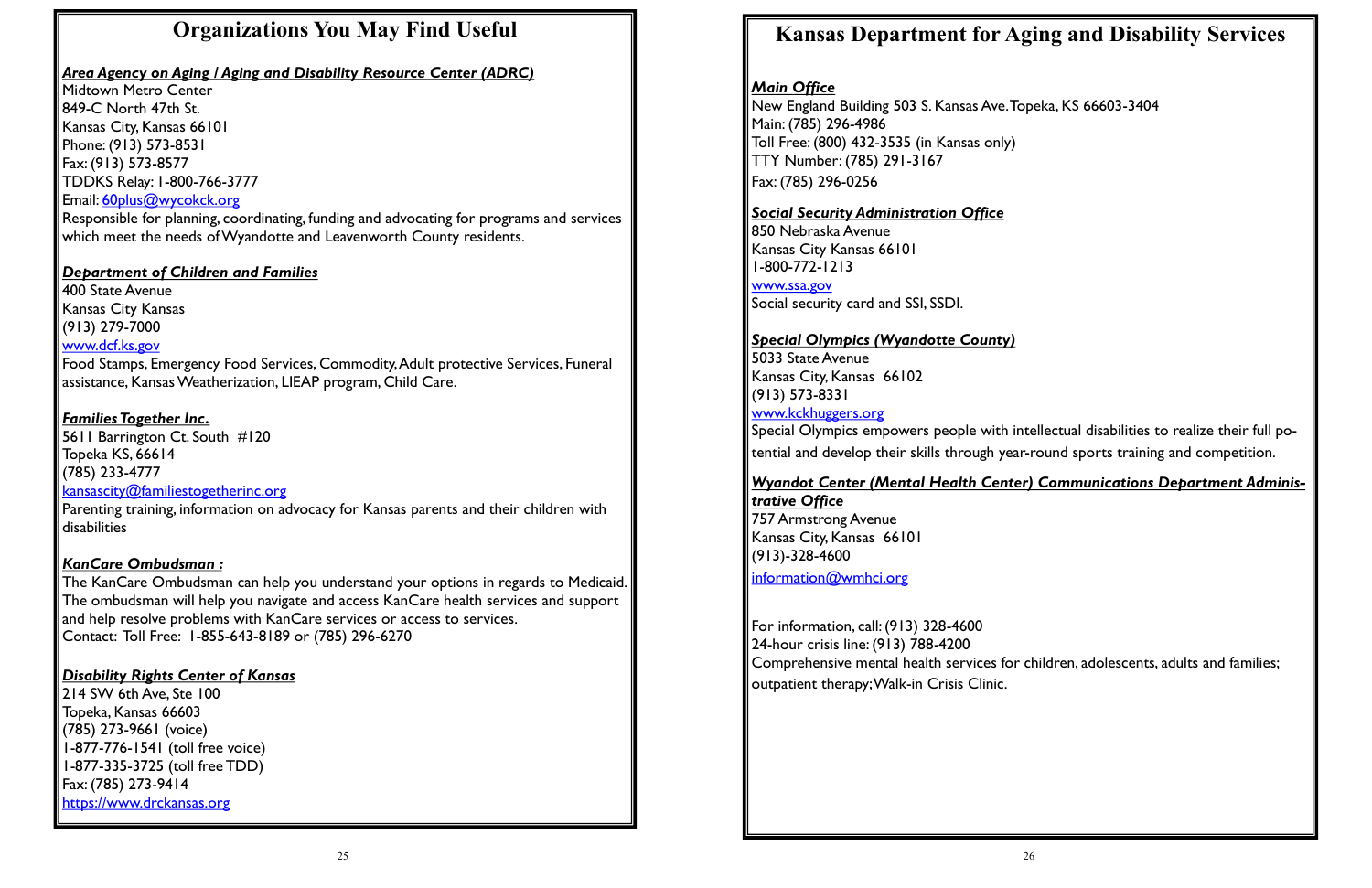### **Food Pantries**

| <b>Wyandotte Tabernacle</b> $-1229$ S. 59th St., Kansas City, KS 66106 $-$ (913) 287-9848 : |  |
|---------------------------------------------------------------------------------------------|--|
| 1st Saturday 10:30-11.30a.m.                                                                |  |

*Forest Grove Baptist Church*—1417 N. 9th St. Kansas City, KS 66101- (913) 342- 7648: *1st Saturday 12:30-2p.m.*

*Bethel S.D. A. Church*—6910 Riverview, Kansas City, KS 66102- (913) 788-7250 ext. 3 : *2nd Tuesday 5-7p.m.*

*Bridges of Hope*—933 Argentine Blvd. Kansas City, KS 66105 (913) 602-0660

**Catholic Charities of Northeast Kansas—Harmon High School lot– 2400 Steele** Rd. Kansas City, KS 66106—(913) 433-2100 : *3rd Saturday 1-3p.m.* 

*Franklin Center*– 1403 Metropolitan Ave. Kansas City, KS 66103- (913) 213-3250– *2nd Wednesday: 1-3p.m.* 

*Full Joy Ministries*—906 N. 17th St., Kansas City, KS 66102- (913) 281-8995: *2nd Thursday 9a.m.-12p.m.* 

*Heaven Sent Charities*– 500 Nebraska Ave.—Kansas City, KS 66101- (816) 606- 0205 : *2nd Saturday 11a.m.—1p.m.* 

*High Hopes II–* 7725 Kansas Ave. – Kansas City, KS 66111- (913) 299-9015 : *4th Saturday 9-10a.m.* 

*Wilhemina Gill Services Center–* 645 Nebraska Ave. Kansas City, KS 66101 (913) 621-4690

*Young Memorial Church*—2401 N. 9th St. Kansas City, KS 66101 (913) 321-5526

*New Bethel Community Service*—745 Walker Ave. Kansas City, KS 66101 (913) 281 -1993

*MLM Wyandotte—*722 Reynolds Ave. Kansas City, KS 66101 (913) 342-8333

# **Shelters**

*Catholic Charities*– 623 Tauromee Ave. Kansas City, KS 66101, (913) 621- 3445 -*Housing* 

*Della Gill– Joyce H. Williams Center* **-**Kansas City, KS 66102, (913) 321-0951– *Emergency shelter for domestic violence victims only* 

*Mt. Carmel Community Outreach Ministries*, Kansas City, KS 66102, (913) 621-4111– *Emergency Shelter Transitional Housing* 

*Shalom House*—Kansas City, KS 66104, Kansas City, KS 66104, (913) 621- 3445 -*Housing* 

*Wilhemina Gill Services Center–* 645 Nebraska Ave. Kansas City, KS 66101 (913) 621-4690

*Friends of Yates*—1418 Garfiled Ave. Kansas City, KS 66104, (913) 321-1566

# **Emergency Alert Devices**

*Caring Responders*—1-866-993-0661

*Home Buddy*—Wichita: (913) 788-2662 ; Toll-Free: 1-866-922-8339

*Lifeline Government Service*- (Government Subsidy Only) 1-800-368-2925

*Life Station*—1-800-884-8888

*Link to Life–* 1-877-442-3232

*Phillips Lifeline Services*—1-877-419-5566

*Angel Sense—*646-770-2950 | 888-999-2023 | support@angelsense.com